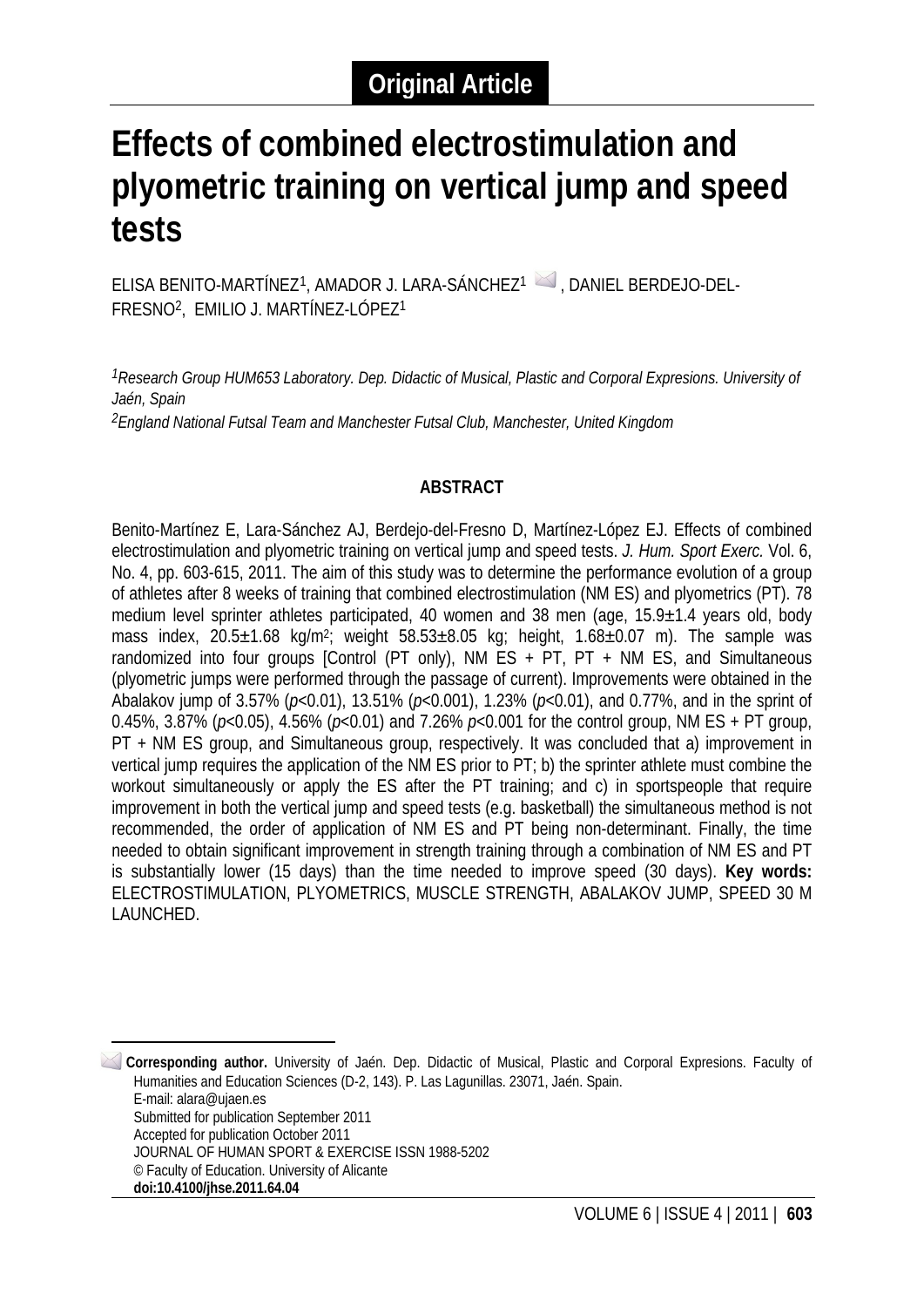# <span id="page-1-0"></span>**INTRODUCTION**

Neuromuscular electrostimulation (NM ES) consists on applying an electric current on the muscle or peripheral nerve in order to provoke its involuntary contraction (Lake, [1992](#page-11-0)). Its use for the training of athletes has as a main advantage a higher increase in force than in voluntary training (VT) (Maffiuletti et al., [2002;](#page-12-0) Brocherie et al., [2005;](#page-11-0) Babault et al., [2007\)](#page-11-0). However, its main disadvantages lie in the inhibition of the myotatic reflex and Golgi organ tendon during its application, thereby increasing the risk of injury if their use is not adequate (Raquena et al., [2005;](#page-12-0) Jubeau et al., [2006\)](#page-11-0), and secondly in the athlete's inability to obtain improved agonist-antagonist muscle coordination (Holcomb, [2005](#page-11-0); Paillard, [2008\)](#page-12-0).

In the last two decades, training with NM ES to develop lower body power in athletes has been successfully used by authors such as Babault ([2007\)](#page-11-0) and Maffiuletti ([2002\)](#page-12-0), which obtained improvements of 2.4% and 5.8% in Drop Jump (DP), respectively. Similarly, they found incremental improvements of 2.4% (Herrero et al., [2006\)](#page-11-0) and 5.8% (Brocherie et al., [2005](#page-11-0)) in 20-meter and 50 meter sprint, respectively.

Moreover, the term Plyometrics (PT) was first used in 1975 by Wilt (Chu, [1999\)](#page-11-0). Its Latin root plyo  $+$ metric stands for "measured increase" and consists of the muscular use of the movement eccentric phase prior to its concentric contraction. This method offers several advantages such as the increase in jumping ability and the improvement of intramuscular coordination (Kotzamanidis, [2006;](#page-11-0) Markovic et al., [2007\)](#page-12-0). Likewise, it does not show any significant disadvantages for the athlete, as long as it is not used in a state where a strong mechanical muscle overload is not recommended, i.e. in periods of detraining and overtraining, after an injury, or during the time before immediate competition (Lehance et al., [2005;](#page-12-0) Takano et al., [2010](#page-12-0)). For several decades, most of the results obtained in athletes after plyometric training have provided high efficiency and significantly, since both explosive and reactive strength improve (Verkhoshansky, [1999](#page-12-0); Herrero et al., [2006](#page-11-0); Markovic et al., [2007](#page-12-0); Maffiuletti, [2008](#page-12-0); Arazi & Asadi, [2011\)](#page-11-0).

Although previous evidence has confirmed that strength training in isolation, either by NM ES or PT, can offer high efficiency on the explosive and explosive-elastic-reactive force manifestation, the combined effect of both is not known. It was found that the physiological adaptations produced in the combined therapy are much greater than those that occur in isolated therapies such as NM ES or VT - (Vanderthommen & Crielaar, [2001](#page-12-0); Kotzamanidis, [2](#page-11-0)[006](#page-12-0)). However, the combined use of NM ES and PT has not been commonly used previously (Maffiuletti et al., [2002;](#page-12-0) Herrero et al., [2006](#page-11-0)). Furthermore, the combined use has been employed mainly to benefit from performance in tests on lower limb power as a DJ, Countermovement Jump (CMJ) and Squat Jump (SJ) (Maffiuletti et al., [2002\)](#page-12-0), but less so in speed (Herrero et al., [2006\)](#page-11-0).

In order to evaluate the previous demonstrations of force in the extensor muscles of the lower limbs sprint and vertical jump tests (Berdejo & González, [2009;](#page-11-0) Martínez-López et al., [2009;](#page-12-0) Riggs & Sheppard, [2009\)](#page-12-0) have often been used. Currently, race tests to measure the explosive-elastic-reactive force involving a limited muscle amplitude show high validity and reliability due to the use of photocells. Besides, the vertical jump tests are standardized, as well as simple to implement, and there is enough information according to the various sporting disciplines. However, the need for more reliable data has encouraged the use of contact platforms that allow to obtain indicators to evaluate the explosive demonstration of force (Lara et al., [2006](#page-11-0); Juárez et al., [2008](#page-11-0)).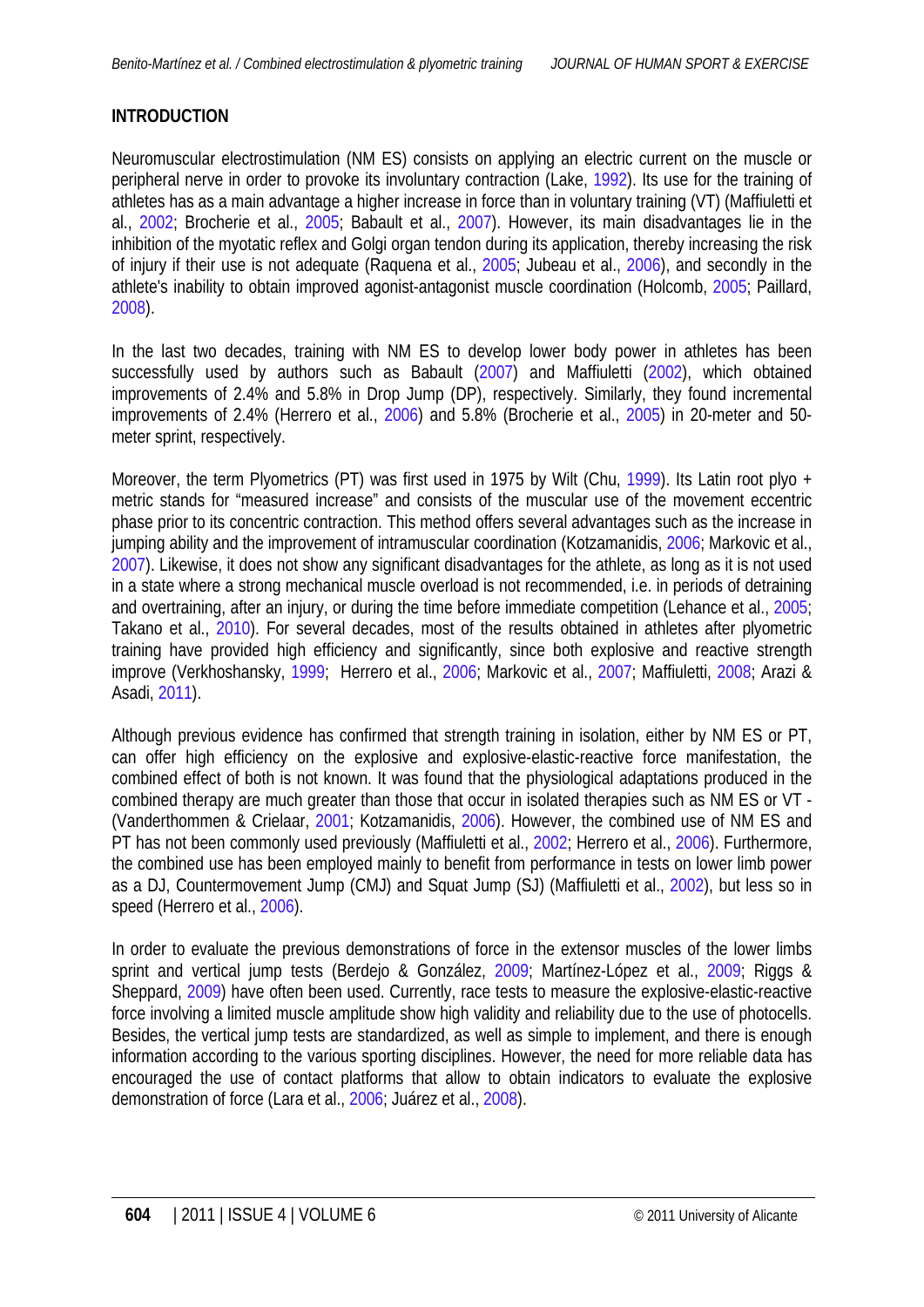The aim of this study was to determine the evolution of physical performance after 8 weeks of NM ES and PT training. Particularly, it sought to know the possible differences between performance in speed and jumping, derived from combined NM ES and PT training, performed with different implementation protocols. It was hypothesized that the order of application of NM ES and PT during training had different effects depending on the needs of the athletic event.

#### **MATERIAL AND METHODS**

#### *Experimental approach to the problem*

This is a quantitative study of a duration of 8 weeks where 4 measures ( $M_1$  = initial measure,  $M_2$  = 2<sup>nd</sup> week,  $M_3 = 4$ <sup>th</sup> week, and  $M_4 = 8$ <sup>th</sup> week) were made. The dependent variables were the vertical jump height and the running time, which were taken through the Abalakov test and the 30-meter sprint launched test. The independent variable was the training method.

#### *Subjects*

78 mid-level athletes participated in this study, 40 women and 38 men from speed disciplines (100 and 200-meter dash and 100 and 110-meter hurdles). The group characteristics were the following: they were aged  $15.9\pm1.4$ , had a Body Mass Index (BMI) of  $20.5\pm1.68$ , a weight of  $58.53 \pm 8.05$  kg, and a height of 1.68±0.07 m. The average time that participants had been training in their discipline was 5.64±2.13 years. Athletes had not previously experienced electrical training.

#### *Procedures*

The weight and height of the participants were measured with a 100-milligram sensitivity scale and a 1 millimeter sensitivity tape measure SECA (SECA Ltd, Germany). The Body Mass Index (BMI) was calculated using the Quetelec formula: BMI = weight (kg) / height (m<sup>2</sup>). Two photoelectric cells Eleiko Sport MAT RS 232 (United Kingdom) were employed to record the times of the 30-meter sprint launched test. The jump tests were recorded with a jump contact platform PSION ORGANISER 2 CM (British). Also an electrostimulator Megasonic P4 313 Sport of Medicarim (Spain) was used for the electrostimulation training. Athletes were distributed through a simple random probability sampling. The distribution and treatment of the four groups was as follows:

Group 1 (Control): made up of 20 athletes (9 women and 11 men) aged  $17.05\pm1.47$ , with a BMI of  $20.0\pm1.5$ . These athletes performed the planned plyometric jumps twice a week and received as a placebo a Type TENS analgesic current. The athletes were never informed of the type of current applied to eliminate potential mistakes derived from this fact. Both NM ES and TENS were applied through the same electrotherapy device and the TENS current was applied in a pulsating way to obtain muscular contraction. This way, although the NM ES current had the purpose of developing strength, the TENS current was merely analgesic. However, the athletes perceived muscular contraction in both cases, thus avoiding any potential mistakes derived from the athletes' awareness of the type of current applied.

Group 2 (NM ES + Plyometrics): comprised by 20 athletes (11 women and 9 men) aged  $17.65 \pm 1.47$ and with a BMI of  $20.7\pm1.3$ . In the first place, this group received the ES training and later did the plyometric jumps protocol (Figure [1\)](#page-3-0).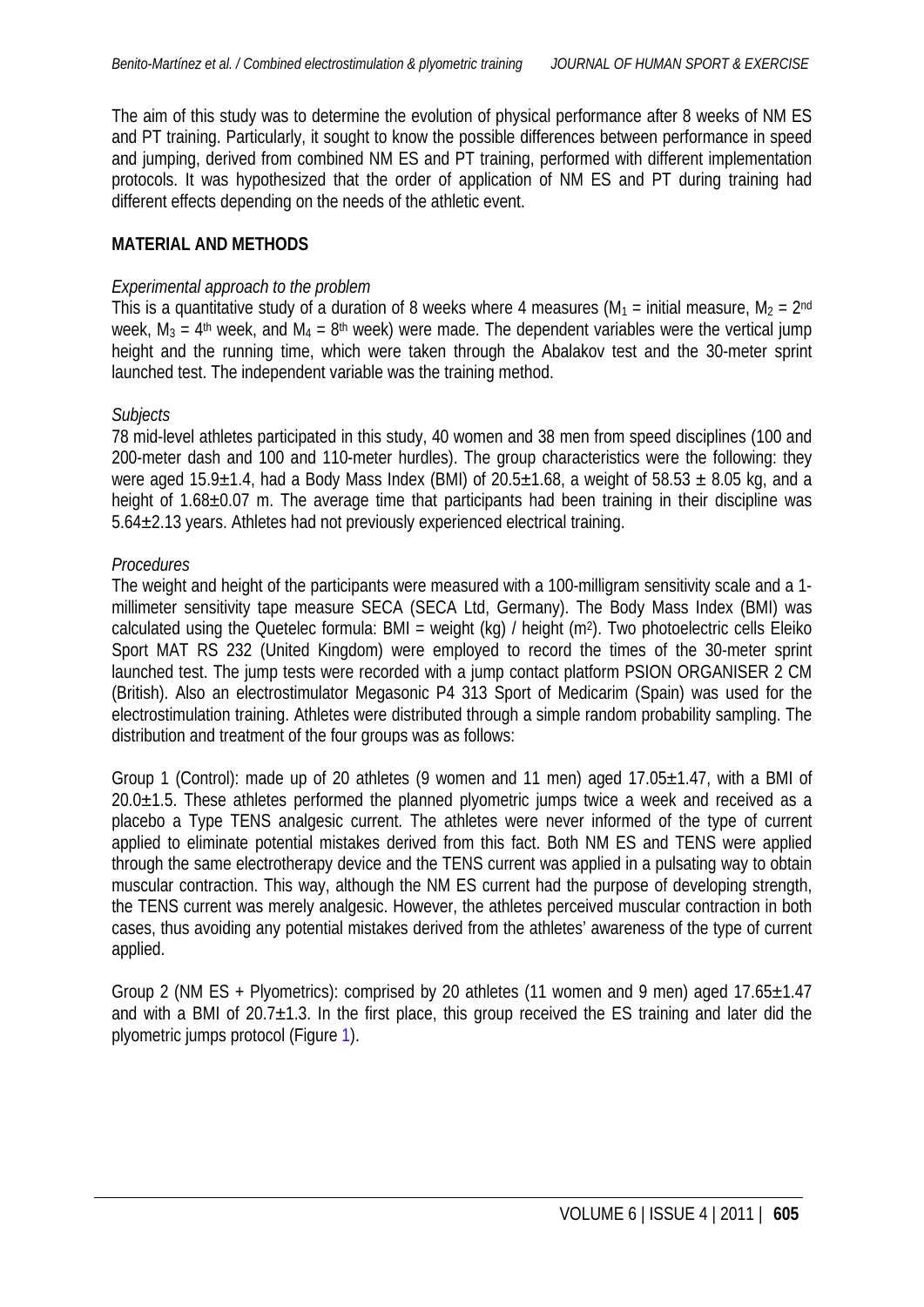<span id="page-3-0"></span>

*Figure 1. Application of electrostimulation to the athlete before plyometric training [Group 2: NM ES + PT] and after plyometric training [Group 3: PT + NM ES].*

Group 3 (Plyometric + NM ES): consisting of 19 athletes (10 women and 9 men) aged 16.16±1.72 and with a BMI of 20.5±2.2. In this case, the athletes did the plyometric jumps first and then 12 min of NM ES were applied.

Group 4 (Simultaneous): made up of 19 athletes (10 women and 9 men), aged 17.7±1.49 and a BMI of  $20.7\pm1.6$ . This group did the combined training, which consisted on doing the same protocol of plyometric jumps as the other groups, together with the simultaneous application of NM ES. In other words, the athletes jumped when they felt the electrical current and had their rest time when the current was not applied (Figure 2).



*Figure 2. Combined training with plyometric jumps and electrostimulation [Group 4: Simultaneous].*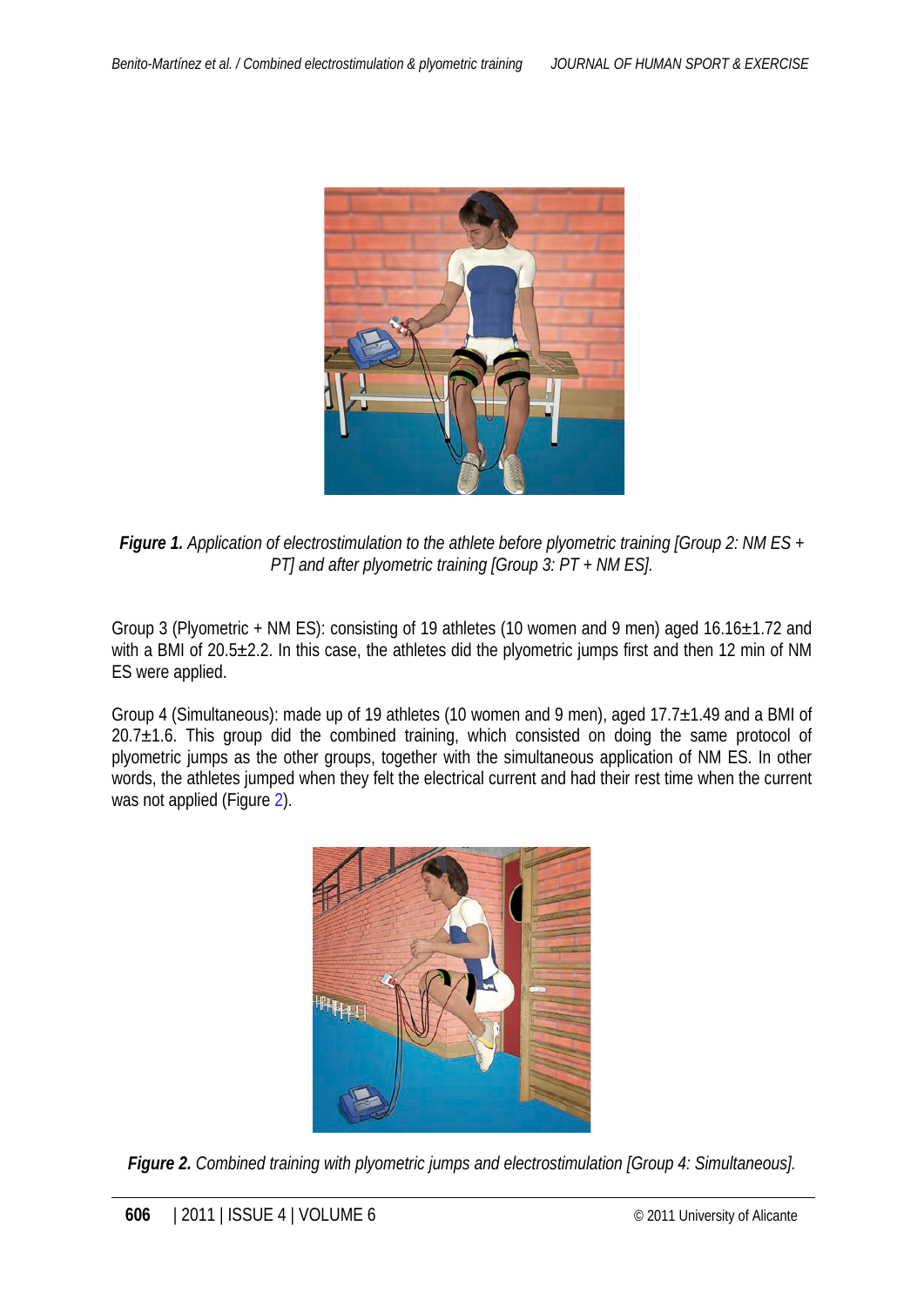## <span id="page-4-0"></span>*Electrostimulation protocol*

The search for an ideal NM ES training protocol has led to the use of a wide variety of electrical current parameters. More recent studies have allowed to establish as the most appropriate use a stimulus frequency of between 120 and 150 Hz, a pulse width of between 0.30 and 0.40 s, a ratio of pulse time and resting time of 1:3 and 1:4, and a treatment duration of between 10 and 15 min (Maffiuletti et al., [2002;](#page-12-0) Brocherie et al., [2005;](#page-11-0) Herrero et al., [2006;](#page-11-0) Babault et al., [2007](#page-11-0)). Regarding the applied current intensity, which is measured by the percentage of maximal isometric voluntary contraction, the established range has been very wide, being used from 50% (Child et al., [1998\)](#page-11-0) up to 100% (Delitto et al., [1989](#page-11-0)), or even maximum intensities tolerated by athletes (Brocherie et al., [2005](#page-11-0); Herrero et al., [2006\)](#page-11-0).

The current parameters used were: frequency of 150 Hz, a pulse width of 0.35 s, a time of contractionrest of 3-12 s, a dosage of 2 days / week and a total time of 12 min application. The current intensity applied was the maximum tolerated by the athlete, which corresponded to an average intensity of  $26.39 \pm 7.11$  and  $26.22 \pm 5.88$  mA in men and women, respectively.

#### *Plyometric protocol*

The plyometric protocol consisted on the following exercises:

*1st Exercise:* it consisted of two sets of 8 repetitions each of maximum jumps raising the knees towards the chest. Small bounces were not allowed in the landing, the jump's impact absorbing stage being the eccentric phase of the next jump. As for the Simultaneous group, this exercise was done isolatedly, that is, without superimposing the electric current, since it was impossible to meet the required recovery time of the electrical impulse between jumps.

*2nd Exercise:* it consisted of two series of jumps of 8 repetitions each starting from a squatting position (flexion of knees and hips while maintaining a clearance angle of flexion but always wider than 100°), where three small jumps were done before the fourth maximum jump. Athletes could help themselves with their upper limbs momentum. The landing jump had to be done in situ, and three small jumps were performed again. In the Simultaneous group the athlete performed the maximum jump when they felt the electrical current.

*3rd Exercise:* it included 2 sets of 8 repetitions each. It contained the same steps as in the 2nd exercise, except that the landing jump was done with one of the lower limbs in an advanced position. Also, after the first little bounce, the feet came back to a parallel position to do the other two bounces from that position.

The athletes performed a 2-day familiarization period prior to training, where the plyometric jump technique was shown visually and repeatedly explained until they performed the exercises correctly. All athletes submitted their written informed consent and the study complied with the Declaration of Helsinki (rev. 2008).

# *Test application*

Abalakov (ABK) tests and 30-meter sprint launched tests were repeated from the first day of the experiment until the end of it every two weeks, letting at least 48 hours of rest. As for the Abalakov test, there were two days of training during the week before the first tests, so that athletes became familiar with the jumps and with the aim to avoid the possibility of bias because of poor exercise technique. After a regulated warm-up, directed by the researcher, the athletes did the ABK jump test, which consisted of bending their knees from the standing position and without making stop motion, and then jumping as high as possible with the help of their upper limbs (González et al., [2006\)](#page-11-0). Every athlete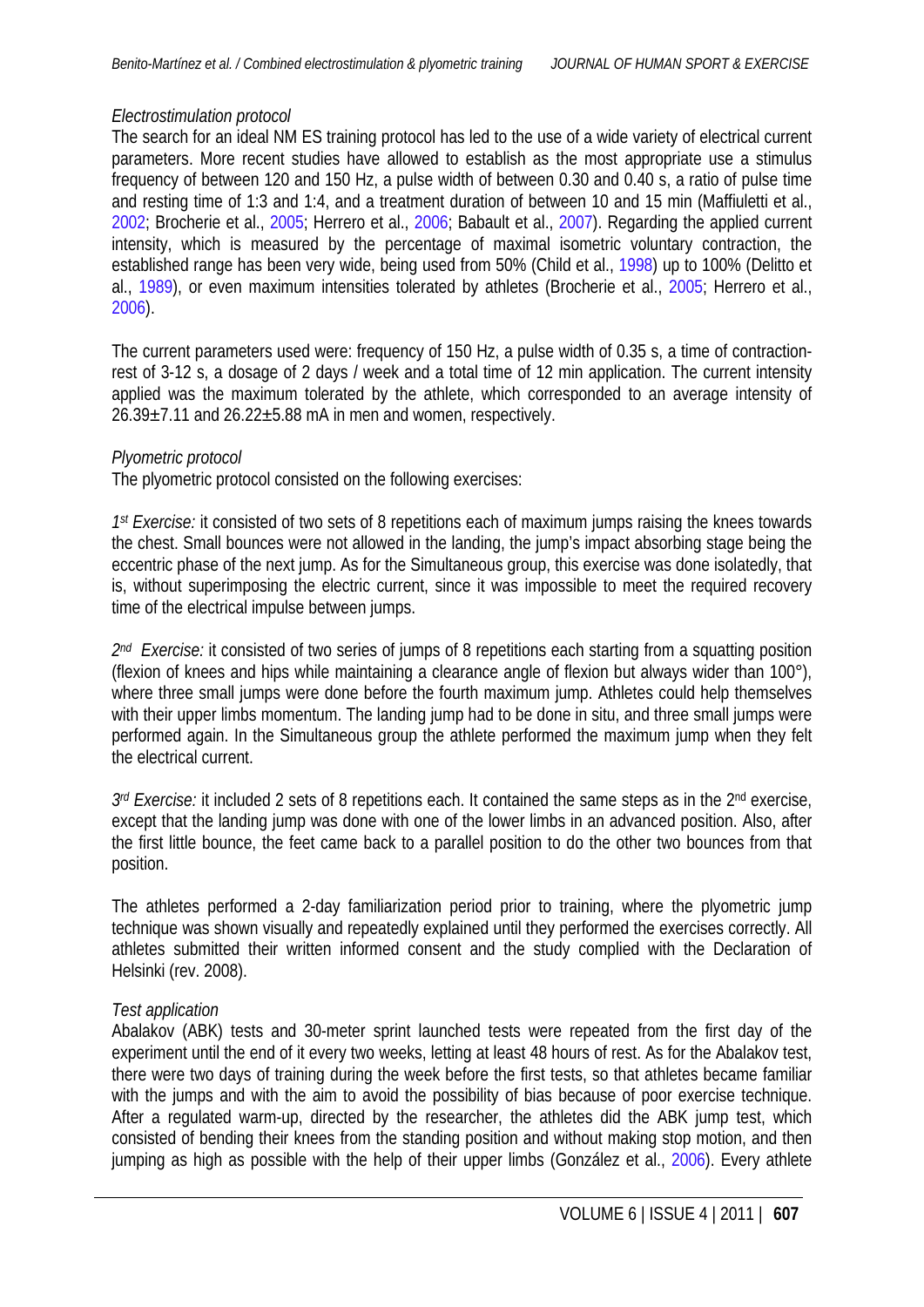<span id="page-5-0"></span>performed four maximum jumps and only the highest was recorded. The recovery time between sets was 1 min.

Two photocells were used to perform the 30 meters launched test, which were placed. 10 and 40 meters from the start, respectively. Athletes were advised that they should run as fast as possible from the start line to the second cell (Cometti, [2002\)](#page-11-0). Every athlete performed this distance twice and only the best time was recorded. The athletes had a 3-minute rest period between both sprints (Vittori, [1990\)](#page-12-0).

## *Statistical analysis*

The statistical analysis was carried out using SPSS v. 19. The analysis of variance through repeated measures ANOVA with adjusted confidence interval by Bonferroni and Pearson bivariate correlation were done. The rejection criterion for establishing both the correlations and the significant differences was set at the conventional level of 0.05.

# **RESULTS**

The vertical jump height in each group of athletes is shown in Figure 3. A 4 (group) x 4 (ABK jump) ANOVA of the ABK Tests found a training effect between the vertical jump and the different treatment groups (Control group, NM ES + PT group,  $PT + NM$  ES group, and Simultaneous group) F (9.222) = 6.31, effect size  $(n^2) = 0.20$ , which indicated that the jump height was different according to the different groups. More specifically, statistically significant differences were found between the measurements of the Control group [F (3.57) = 6.39,  $n^2 = 0.25$ ], the NM ES + PT group [F(3.57) = 15.12,  $n^2 = 0.44$ ] and the PT + NM ES group  $[F(3.54) = 6.10, n^2 = 0.25]$ . However, no differences were found in the Simultaneous group  $[F(3.54) = 0.96, n^2 = 0.05]$ .

Further analysis showed that the vertical jump highest performances were obtained in the group that applied NM ES before PT. These improvements ( $p<0.001$ ) were significant from the first 15 days of training, continuing in the next two periods. Not so in the PT group that performed PT prior to NM ES, where despite a significant increase ( $p<0.001$ ) in the first 15 days, there was a reverse progression that played down the benefits previously acquired. Nor did this happen in the Simultaneous group, where no significant differences between any of the measurements were found. Finally, the Control group experienced statistically significant improvements in jump height, especially from the first month of training.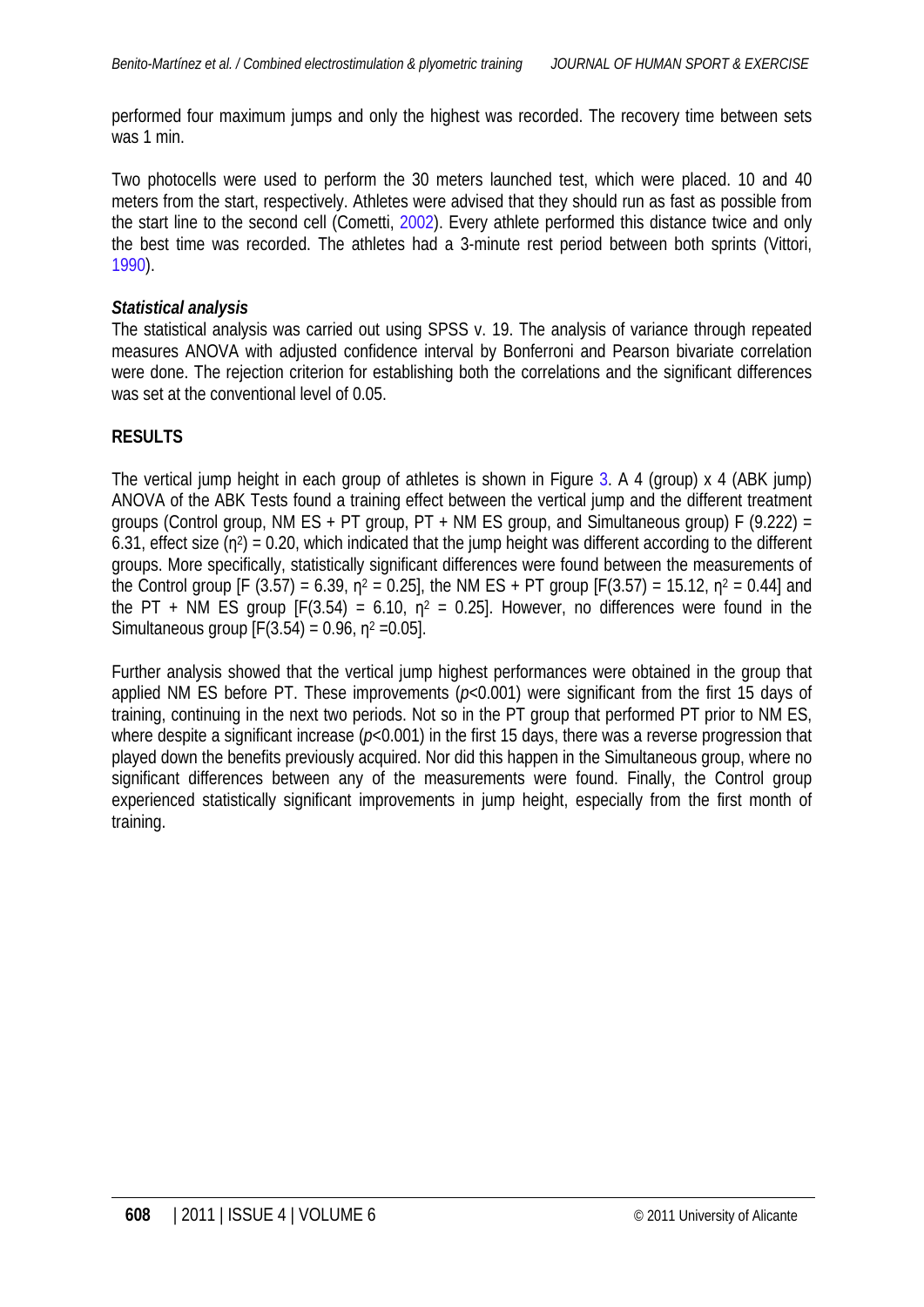

*Figure 3. Graphic shows the height of Abalakov jump, M1 (initial), M2 (2nd week), M3 (4th week) and M4 (8th week). Effect produced in each group of athletes: \*p<0.05, \*\*p<0.01, \*\*\*p<0.001. The intergroup effect is shown as: Ω, and ΩΩ denote p<0.05 and p<0.01 compared with Control group respectively on same measure. ¥ and ¥ ¥ ¥ denote p<0.05 and p<0.01 compared with Control group respectively on same measure.*

The intergroup analysis confirmed the existence of significant differences according to the training method used [F (3.74) = 2.82,  $n^2$  = 0.10]. The group that performed NM ES before PT obtained the greatest and most progressive improvements compared to the Control group  $[M<sub>2</sub> = (Mean = 0.41 \pm 0.06$ and  $0.35\pm0.08$  m,  $p<0.05$ )] for NM ES + PT and Control respectively;  $[M_3 = (Mean = 0.42\pm0.06$  and 0.36 $\pm$ 0.06 m,  $p$ <0.05)] and  $[M_4 = (Mean = 0.44 \pm 0.06$  and  $0.36 \pm 0.07$  m),  $p$ <0.01)]. Although the group that trained in reverse way (PT + NM ES) improved significantly (*p*<0.01) compared to the Control group during the first 15 days of training  $(M_2)$ , a regression effect in  $M_3$  and  $M_4$  was obtained, with a progressive loss of benefits as the training progressed. It is important to report that the intergroup analysis of Abalakov test showed previous  $(M_1)$  significant differences ( $p<0.01$ ) only between the Control group and the Simultaneous group.

The time used to run the 30-meter distance in each group of athletes is shown in Figure [4.](#page-7-0) A 4 (group) x 4 (30-meter sprint launched) ANOVA found a training effect between the results of the 30-meter sprint launched test and the different treatment groups  $[F (9.222) = 3.43, n^2 = 0.12]$ . More specifically, statistically significant differences were found between the measurements of the NM ES + PT group IF  $(3.57) = 4.41$ ,  $n^2 = 0.19$ , those of the PT + NM ES group [F (3.54) = 12.13,  $n^2 = 0.40$ ], and of the Simultaneous group [F (3.54) = 34.76,  $n^2$  = 0.66]. No differences were found in the Control group [F  $(3.57) = 0.02$ ,  $n^2 = 0.001$ .

Further analysis showed that the best performances in the 30-meter sprint launched were obtained in the group where PT was applied prior to NM ES ( $p<0.01$ ) and especially in the group of athletes who trained NM ES and PT (*p*<0.001) simultaneously. Although significant improvements (*p*<0.05) were also seen in athletes who had trained ES previously, the former occurred only after the first month of training, coming to a halt in the subsequent records  $M_3$  and  $M_4$ . In the Control group no changes were appreciated in the speed of participants regarding any of the measures.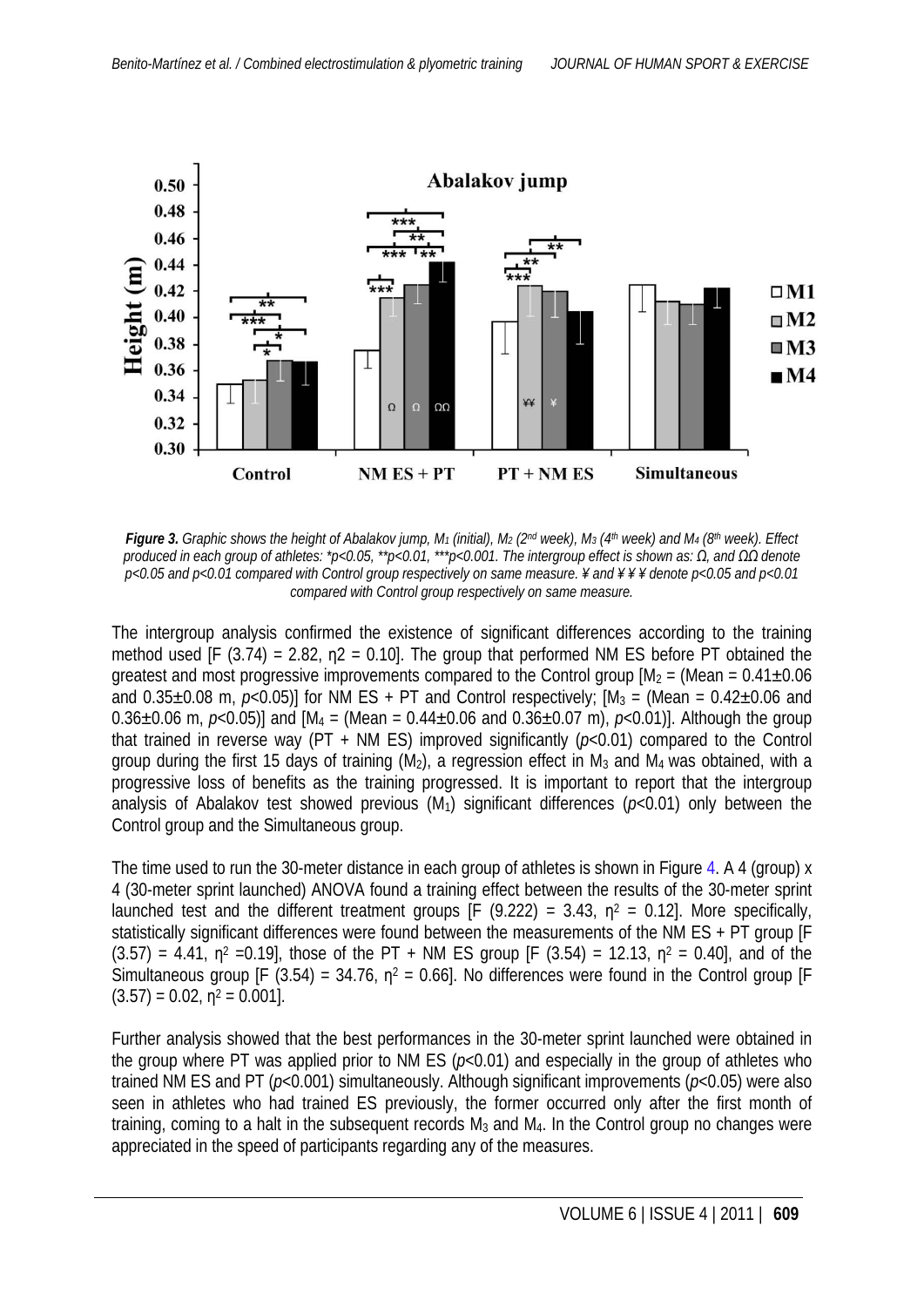<span id="page-7-0"></span>

*Figure 4. Graphical representation of the measures of time spent in 30-meter sprint launched test, M1 (initial), M2 (2nd week), M3 (4th week) and M4 (8th week). Effect produced in each group of athletes: \*p<0.05, \*\*p<0.01, \*\*\*p<0.001. The intergroup effect is shown as: Ω, and ΩΩΩ denote p<0.05 and p<0.001 respectively compared with Control group on same measure.*

The intergroup analysis in 30-meter sprint launched test, showed the existence of significant differences according to the training method used  $[F (3.74) = 31, n2 = 0.11]$ . Only athletes who trained simultaneously obtained significant improvements in speed from the first month (M<sub>3</sub>) (M =  $3.77\pm0.31$  s,  $p<0.05$ ) compared to the Control group (M =  $4.04\pm0.39$  s), further enhancing ( $p<0.001$ ) in M<sub>4</sub> (Simultaneous group =  $3.57\pm0.21$  s, and Control group =  $4.05\pm0.43$  s). It is necessary to report that in the intergroup analysis the 30-meters sprint launched test showed previous  $(M_1)$  significant differences (*p*<0.05) only between the PT + NM ES group and the Simultaneous group.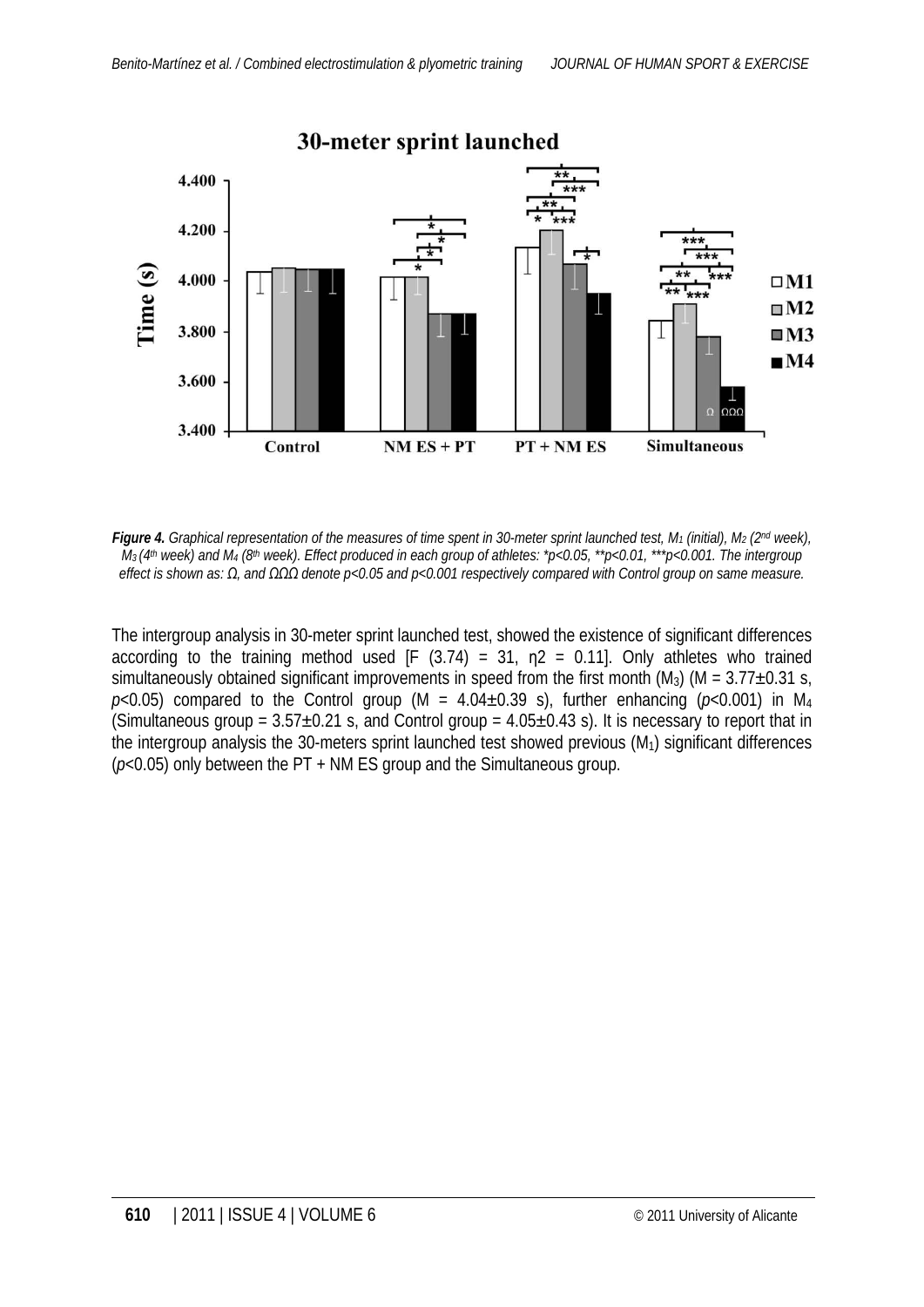

*Figure 5. Effect of different training methods for eight weeks. Smoothed curves. PT training from the previous stimulation of the muscle fiber by NM ES improves significantly the vertical jump (p<0.05), but does not translate immediately into increase of the athlete's speed. Simultaneous training does not cause significant improvements in vertical jump, but in the 30-meter sprint launched test (p<0.05).*

# **DISCUSSION AND CONCLUSIONS**

Next, some aspects of interest relating to combined NM ES and PT training will be discussed, as well as their suitability to improve both strength and speed. The results analysis in the Abalakov jump tests allowed to report three main aspects. First, the application of NM ES pre-training prior to PT causes a more progressive and greater improvement than that of the other combinations (13.51%), since the overstimulated muscle (Jubeau et al., [2006\)](#page-11-0) is more active and receptive, allowing the subsequent performance of plyometric exercises at greater intensity and, therefore, there would be a higher training overload.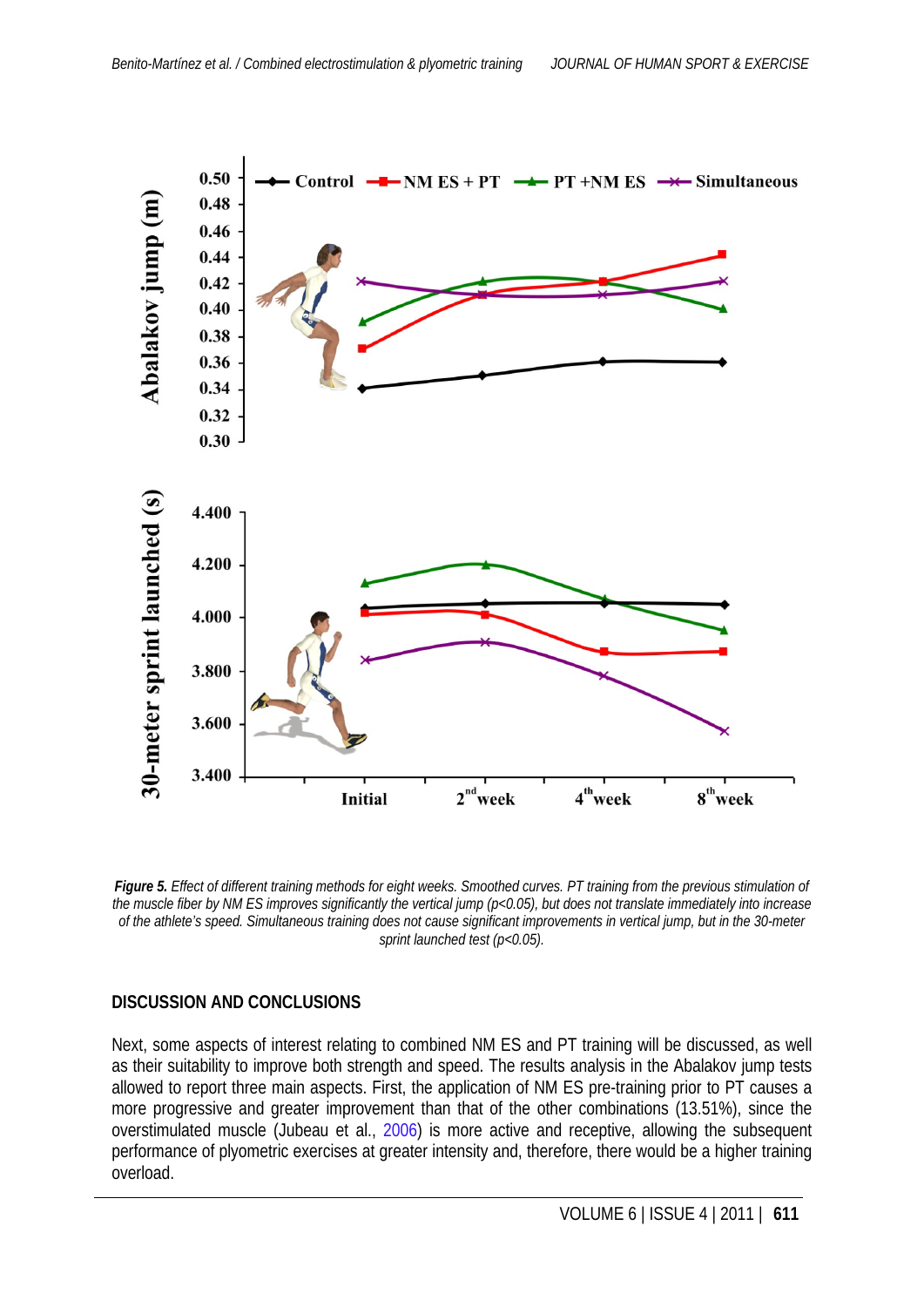<span id="page-9-0"></span>Secondly, if both methods are applied in reverse order (PT + NM ES) the jump improvements are lower (1.23%) and less steady, obtaining a progressively worsening effect on the jump and loss of the acquired improvements during the first weeks. And finally, the simultaneous application of PT and NM ES slows down the improvement (0.77%) in the athlete's jumping ability. In this case, it is believed that muscle tension during the current application does not allow a full movement of extension in every bound, and more importantly, the disruption of every jump, due to the need to reach the current adjustment, would prevent the benefit of the eccentric phase between jumps and consequently the benefit of training the former.

Moreover, regarding the 30-meter sprint launched test, the highest performance was obtained in the athletes who performed PT prior to NM ES (4.56%), and especially those who exercised simultaneously  $(7.26\%)$ . Although both groups showed a worsening effect on the results after the first 15 days (M<sub>2</sub>), later they took better advantage of supercompensation until they achieved a considerable and progressive increase in performance from the first month of training. Unlike them, the group that used NM ES previously showed that, although there was a significant improvement (p<0.05) during the training period (3.87%), this occurred later (M3) and without any progression.

In order to understand the above mentioned counter effects on the results of both tests, we should first isolate the obtained performances of our athletes in each training method, especially the PT training that does not include the application of electrostimulation. Although most authors consider that PT is effective to improve jump height (Bobbert[, 1990;](#page-11-0) Yanagi et al., [2003](#page-12-0)), others suggest that the positive effects are not significant (Herrero et al., [2006](#page-11-0); Markovic et al., [2007](#page-12-0)), and even cause adverse effects (Luebbers et al., [2003\)](#page-12-0). In the PT group significantly improvements (*p*<0.01) of 3.57% were seen in the Abalakov jump. These results are lower than the averages reported by Markovic (Herrero et al., [2006](#page-11-0)) between different types of vertical jumps SJ, DJ and CMJ with 6.9%, and similar to 3.6% in SJ by Tricoli et al. ([2005\)](#page-12-0). However, in the same group a total stagnation in the time of 30-meter sprint launched test was found. This confirms that PT training causes a disparate impact on the athletes' improvement similar to that found in other studies that showed improvements in the sprint phases (Kotzamanidis, [2006\)](#page-11-0) but not in the acceleration phase (Herrero et al., [2006](#page-11-0)). It has been evidenced that greater jumping ability does not involve any increase in the athlete's speed, as the moderate correlations between the measures of both tests have shown ( $r = -0.65$ ,  $r = -0.59$ ,  $r = -0.68$ , and  $r = -0.57$ ,  $p \ll 0.01$ ) in  $M_1$ ,  $M_2$ ,  $M_3$  and  $M_4$  respectively. Therefore, the speed improvements gained in the other groups would be determined primarily by the effect of NM ES and not by PT training.

On the other hand, isolated NM ES training has offered clear benefits, as concluded by Billot et al. [\(2010](#page-11-0)), who after five weeks of NM ES training obtained not only improvements in vertical jump and speed, but also in ball skills in soccer players. Furthermore, although the benefits of exclusive NM ES training need a minimum intensity threshold of at least 8 sessions to induce strength development (Miller & Thepautmathieu, [1993](#page-12-0)), through the use of combined training the present study has obtained significant increases in strength and speed from the first 4 and 8 training sessions, respectively.

As deduced from our results, the combined NM ES and PT training has been an important benefit in the athletes' strength and speed, confirming that the order of implementation is crucial in terms of the ability to be developed (Figure 5). Some answers about the causes for the above results could be found in previous studies that have used NM ES in combination with VT. For example, at a therapeutic level hybrid training (NM ES + VT) has been proved to be the most effective for maintaining and increasing the muscle volume and extensor strength in different body limbs in both elderly (Takano et al., [2010](#page-12-0)) and bedridden patients or astronauts in outer space (Martínez-López et al., [2009](#page-12-0)). In addition, more muscle adaptations were made in athletes, since NM ES + VT can facilitate the training accumulative effects and causes an improvement in the performance of complex dynamic movements (Paillard,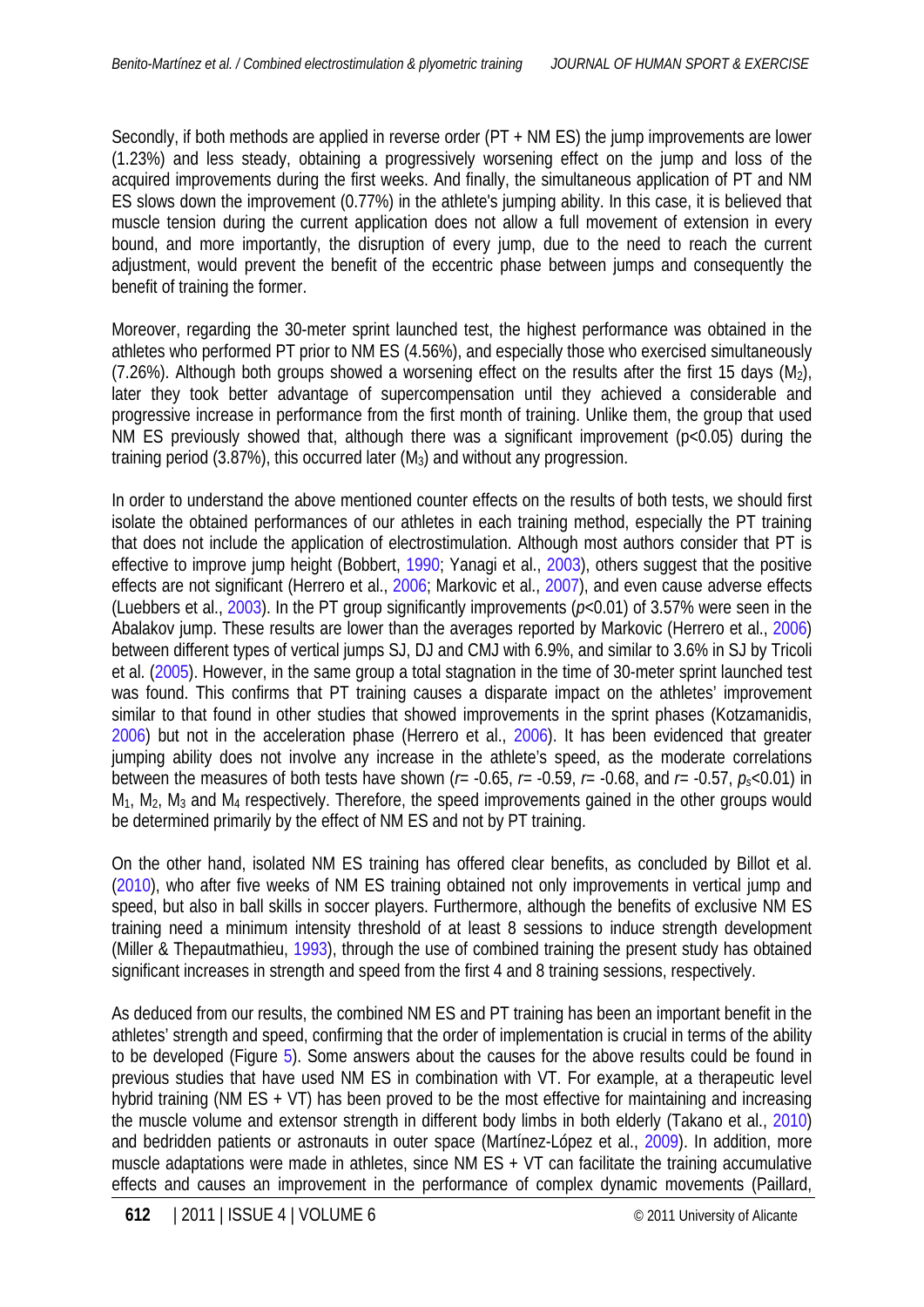<span id="page-10-0"></span>[2008\)](#page-12-0). However, the main aspects related to the differences in performance of the jump and speed tests in this study could be related to the effects produced by fatigue and motor control.

Thus, pre-training fatigue (NM ES  $+$  PT) allowed to overload and localize muscle training so that the effect was more focused on the muscle power which was necessary in the jump, where the technical role was relegated to the purely muscular role, the latter being more suitable for beginners (Cometti, [2002\)](#page-11-0). However, if NM ES is combined with VT or PT training (post-fatigue), it will not increase the recruitment of motor units (Paillard et al., [2005\)](#page-12-0) but will not damage the postural control either, creating a positive change in the contribution of proprioceptive information (Paillard, [2008](#page-12-0)) and thereby achieving significant improvements in speed. Finally, the monitoring of the athletes during the implementation showed that the Simultaneous group focused more on getting the coordination required to perform successful plyometric jumps during the current application than on jump height itself. In this sense, the results were consistent, since jump height did not vary but excellent speed times were found due to an increase in the coordination between agonist and antagonist muscles, thus facilitating the learning of specific coordination of the complex movements in the race.

The present results must be treated with caution, because although a sample higher than usual was used to avoid conflicting results (Markovic et al., [2007\)](#page-12-0), many factors that can strongly influence the effects of the intervention still coexist. For example, derivatives of the training design (type of exercise, volume and intensity of training, weekly frequency, training time and daily rest), characteristics of the participants (gender, age, years of training), psychological factors (motivation for training, suffering capacity or effort) and qualitative aspects related to the execution techniques. Also, the performance evolution after the interruption of the treatment is not known, for a period of two weeks would be needed to complete the assessment.

In conclusion, combined NM ES and PT training has shown different effects depending on the physical type or requirements demanded in each athletic event. Its application in a single session can provide both positive and negative effects. NM ES training can be used to supplement PT training, since it notably increases vertical jumping ability as well as the athlete's speed. However, its usefulness is determined by the order of application during the training session.

The improvement in vertical jump test requires the use of NM ES prior to PT. Failure to do so, the application of NM ES would be contraindicated because there would be fewer benefits than those caused by a unique PT training. On the other hand, the improvement in the 30-meter sprint launched test requires to perform combined NM ES and PT training simultaneously or applying NM ES after PT training. Furthermore, if the aim is to achieve improvements in both vertical jump tests and speed tests, the order of application of NM ES and PT is irrelevant, although the simultaneous method is not advised.

Finally, with regard to the time required to achieve improvements in these tests with combined NM ES and PT training, it should be substantially lower in the jump test than in the sprint test.

#### *ACKNOWLEDGEMENTS*

*We would like to express our gratitude to Spanish translator and interpreter Andrea Pérez-Arduña for the translation into English and style correction of the present paper.*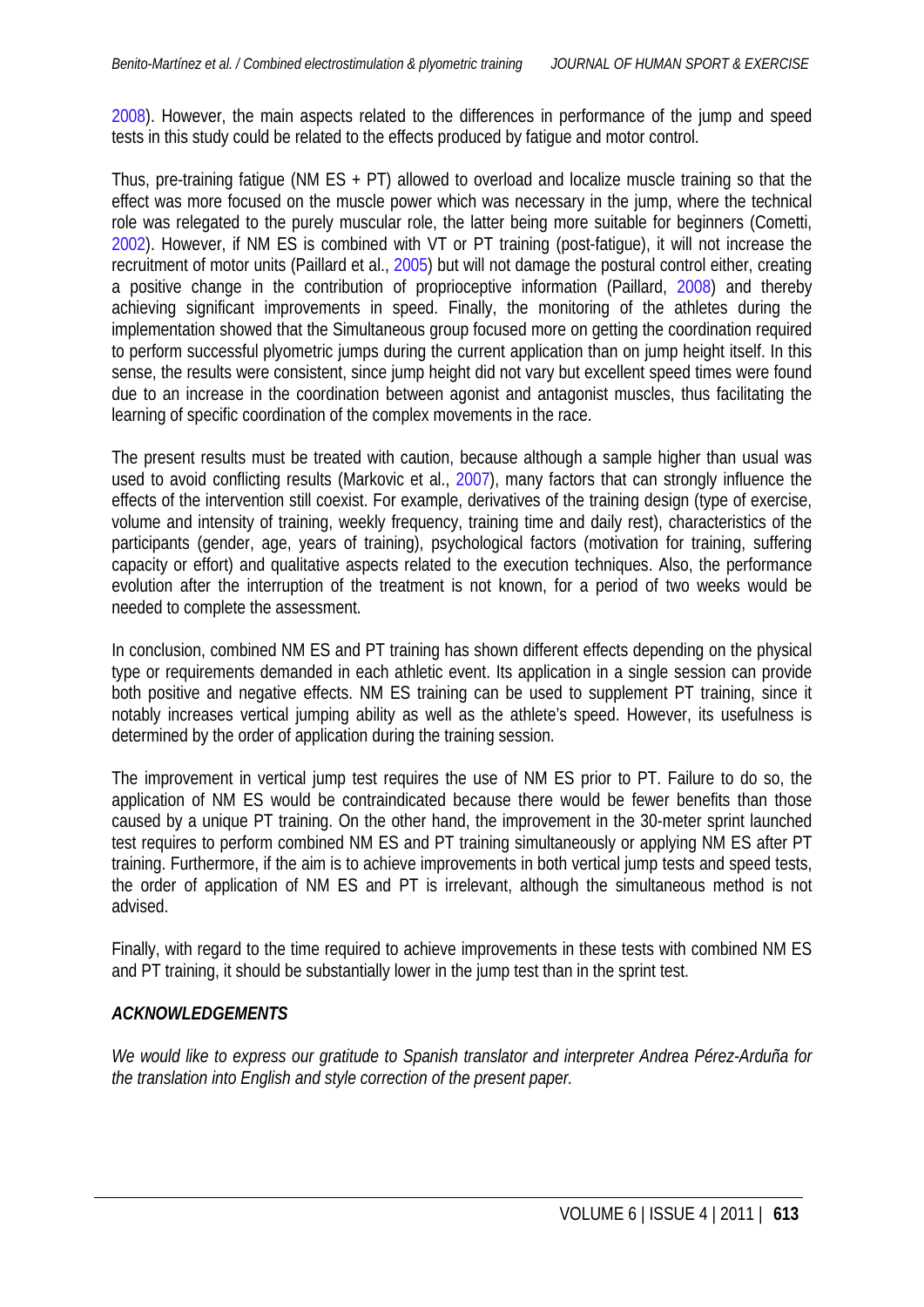# <span id="page-11-0"></span>**REFERENCES**

- 1. ARAZI H, ASADI A. The effect of aquatic and land plyometric training on strength, sprint, and balance in young basketball players. *J Hum Sport Exerc.* 2011; 6(1):101- 111.doi[:10.4100/jhse.2011.61.12](http://dx.doi.org/10.4100/jhse.2011.61.12) [[Back to text\]](#page-1-0)
- 2. BABAULT N, COMETTI G, BERNARDIN M, POUSSON M, CHATARD J. Effects of electromyostimulation training on muscle strength and power of elite rugby players. *J Strength Cond Res.* 2007; 21:431-437. [\[Abstract\]](http://www.ncbi.nlm.nih.gov/pubmed/17530954) [[Back to text](#page-1-0)]
- 3. BERDEJO D, GONZÁLEZ JM. Strength training in young tennis players. *J Sport Health Res.* 2009; 1:46-55. [\[Full Text\]](http://www.journalshr.com/papers/Vol%201_N%201/V1_1_05.pdf) [[Back to text](#page-1-0)]
- 4. BILLOT M, MARTIN A, PAIZIS C, COMETTI C, BABAULT N. Effects of an electrostimulation training program on strength, jumping and kicking capacities in soccer players. *J Strength Cond Res.* 2010; 24:1407-1413. doi[:10.1519/JSC.0b013e3181d43790](http://dx.doi.org/10.1519/JSC.0b013e3181d43790) [[Back to text](#page-9-0)]
- 5. BOBBERT MF. Drop jumping as a training method for jumping ability. *Sports Med.* 1990; 9:7- 22. doi[:10.2165/00007256-199009010-00002](http://dx.doi.org/10.2165/00007256-199009010-00002) [[Back to text](#page-9-0)]
- 6. BROCHERIE F, BABAULT N, COMETTI G, MAFFIULETTI N, CHATARD JC. Electrostimulation training effects on the physical performance of ice hockey players. *Med Sci Sports Exerc.* 2005; 37:455-460.doi[:10.1249/01.MSS.0000155396.51293.9F](http://dx.doi.org/10.1249/01.MSS.0000155396.51293.9F) [\[Back to text\]](#page-1-0)
- 7. CHILD RB, BROWN SJ, DAY SH, SAXTON JM, DONNELLY AE. Manipulation of knee extensor force using percutaneous electrical myostimulation during eccentric actions: Effects on indices of muscle damage in humans*. Int J Sports Med.* 1998; 19:468-473. doi[:10.1055/s-](http://dx.doi.org/10.1055/s-2007-971946)[2007-971946](http://dx.doi.org/10.1055/s-2007-971946) [\[Back to text\]](#page-4-0)
- 8. CHU D. *Ejercicios Pliométricos*. Barcelona: Paidotribo; 1999. [\[Abstract\]](http://books.google.es/books?id=qV29Qr8F7pgC&printsec=frontcover&dq=related:ISBN8480195460&lr=#v=onepage&q&f=false) [[Back to text\]](#page-1-0)
- 9. COMETTI G. *El entrenamiento de la velocidad*. Barcelona: Paidotribo; 2002. [\[Abstract\]](http://books.google.es/books/about/El_entrenamiento_de_la_velocidad.html?id=wB_wjEO-tIQC&redir_esc=y) [\[Back to](#page-5-0) [text\]](#page-5-0)
- 10. DELITTO A, BROWN MJ, STRUBE SJ, ROSE LECHMAN RC. Electrical stimulation of quadriceps femoris in an elite weight lifer: A single subjects experiment. *Int J Sports Med.* 1989; 10:187-191. doi[:10.1055/s-2007-1024898](http://dx.doi.org/10.1055/s-2007-1024898) [[Back to text](#page-4-0)]
- 11. GONZÁLEZ JM, MACHADO L, NAVARRO FJ, VILAS-BOAS JP. Acute affects of strength training from heavy loads and static stretching training on squat jump and countermovement jump. *Rev Int Cienc Deporte.* 2006: 2:47-56. [\[Full Text\]](http://redalyc.uaemex.mx/redalyc/html/710/71000404/71000404.html) [[Back to text](#page-4-0)]
- 12. HERRERO J, IZQUIERDO M, MAFFIULETTI N, GARCÍA-LÓPEZ J. Electromyostimulation and plyometric training effects on jumping and sprint time. *Int J Sports Med.* 2006; 27:533-539. doi[:10.1055/s-2005-865845](http://dx.doi.org/10.1055/s-2005-865845) [[Back to text](#page-1-0)]
- 13. HOLCOMB WR. Is neuromuscular electrical stimulation and effective alternative to resistance training? *Strength Condit J.* 2005; 27:76-79. [\[Back to text\]](#page-1-0)
- 14. JUÁREZ D, NAVARRO F, ACEÑA RM, GONZÁLEZ JM, ARIJA A, MUÑOZ V. Relación entre fuerza explosiva en squat y acciones de salto, sprint y golpeo de balón. *Rev Int Cienc Deporte.* 2008; 4:1-12. [\[Full Text\]](http://redalyc.uaemex.mx/pdf/710/71041002.pdf) [\[Back to text\]](#page-1-0)
- 15. JUBEAU M, ZORY R, GONDIN J, MARTIN A, MAFFIULETTI NA. Late neuronal adaptations to electrical stimulation resistance training of the plantar flexor muscle. *Eur J Appl Physiol.* 2006; 98:202-211. doi[:10.1007/s00421-006-0264-z](http://dx.doi.org/10.1007/s00421-006-0264-z) [\[Back to text\]](#page-1-0)
- 16. KOTZAMANIDIS C. Effect of plyometric training on running performance and vertical jumping in prepubertal boys. *J Strength Cond Res.* 2006: 20:441-445. [\[Abstract\]](http://www.ncbi.nlm.nih.gov/pubmed/16686577) [[Back to text](#page-1-0)]
- 17. LAKE D. Neuromuscular electrical stimulation. *Sports Med.* 1992; 13:320-336. doi[:10.2165/00007256-199213050-00003](http://dx.doi.org/10.2165/00007256-199213050-00003) [[Back to text](#page-1-0)]
- 18. LARA AJ, ABIÁN J, ALEGRE LM, LINARES L, AGUADO X. Jump tests on a force platform for applicants to a sports science degree. *J Hum Mov Stud.* 2006; 50:133-148. [\[Full Text\]](http://www.uclm.es/organos/vic_investigacion/gruposweb/BiomecanicaHumanaDeportiva/Curriculum%20laboratorio/articulos%20pdf/LaraAJ_2005%20JHMS%20Pruebas%20acceso.PDF) [\[Back to](#page-1-0) [text\]](#page-1-0)